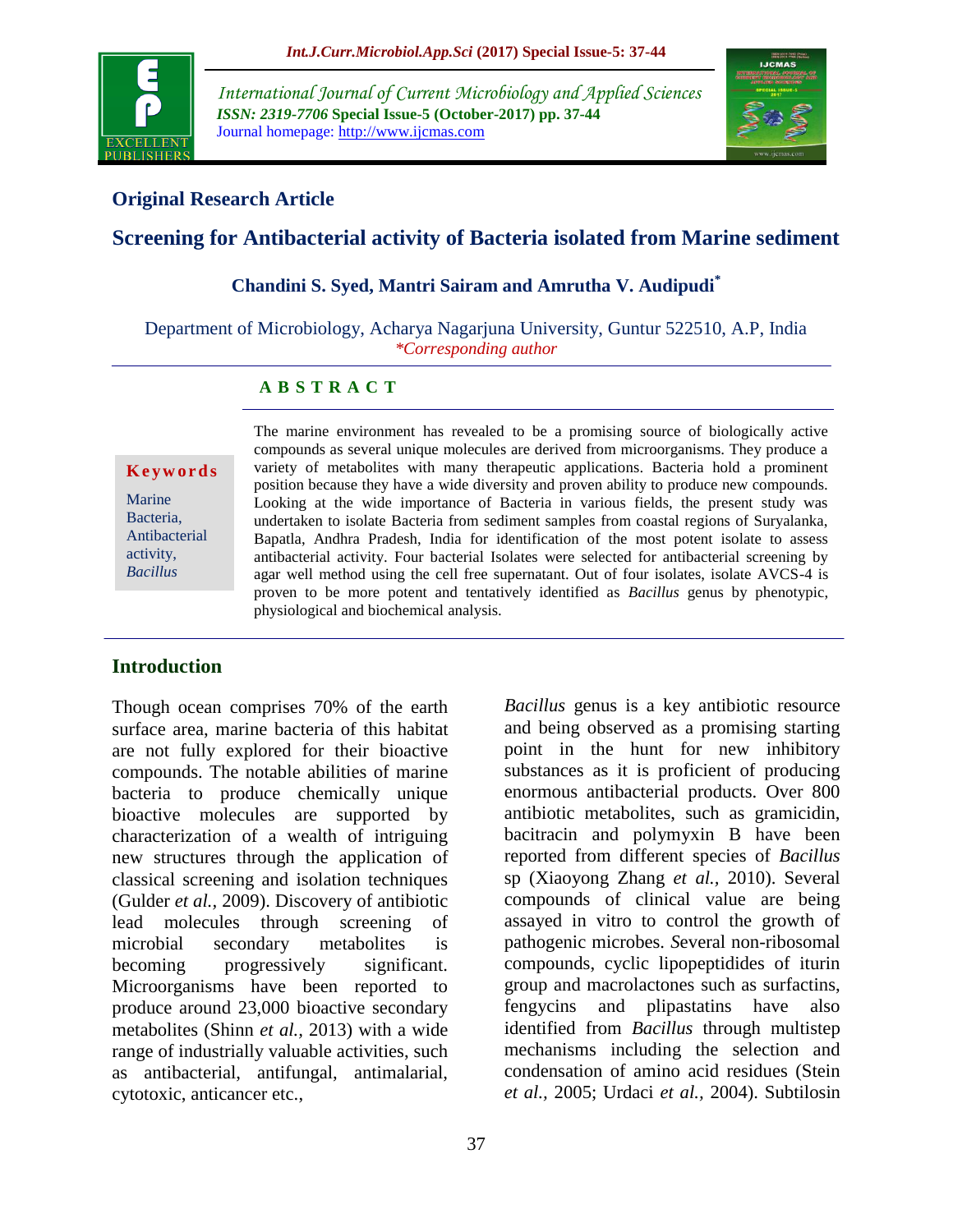A, an anionic macrocyclic peptide reported from *B. subtilis* and *B. amyloliquefaciens* showed strong bactericidal activity against *L. monocytogenes* (Babasaki *et al.,* 1985; Sutyak *et al.,* 2008). (Nagao *et al.,* 2001) described 18 macrolactins produced by *Bacillus* sp. Out of which seven compounds with a molecular mass of 402 Da identified as potent antibacterial, antiviral and cytotoxic agents (Romero-Tabarez *et al.,* 2006).

A large number antibiotics including bacteriocins, glycopeptides, lipopeptides and cyclic peptides showed difference in their basic chemical arrangements (Cladera-Olivera *et al.,* 2004; Baindara *et al.,* 2013). Two potent antibiotics cyclic lipopeptides, maribasins A and B with broad range of antimicrobial activity were isolated from the fermentation broth of the marine *B. marinus* (Zhang *et al.,* 2010). *B. marinus* also produced difficidin with broad spectrum of antibiotic activity like clinical antibiotics such as bacitracin, pumulin, laterosporin, gramicidin, colistin and polymyxin against different pathogenic bacteria.

*Bacillus* also reported to produce antifungal antibiotics such as mycobacillin and zwittermicin. Nearly 10,000 potential compounds from marine bacteria is being discovered every year (Sarma *et al.,* 2009). However the potentiality and exploitation of *Bacillus* sp of marine origin for production of potential antibiotics is yet to be worked out. The purpose of our study is to explore the hidden prospects of bacteria from marine environment in relation to the study of new potential drugs.

## **Materials and Methods**

All the media ingredients and chemicals required for the present work were obtained from Hi media Lab (Mumbai) Ltd.

### **Pathogenic strains**

The bacterial pathogens used as target strains in the current research work were *Escherichia coli* (MTCC1696), *Staphylococcus aureus*(MTCC3160), *Salmonella typhi* (MTCC8587), *Pseudomonas aeruginosa,* S*erretia marcescens, Proteus vulgaris* (brought from clinical laboratory) were obtained from Microbial Type Culture Collection and Gene Bank (MTCC), Chandigarh, India.

### **Isolation of marine bacteria**

Marine soil sediment was collected from Surya Lanka coast of Bapatla, Andhra Pradesh and the samples were stored in polythene covers under chilled condition for further experiments. Marine bacteria were isolated by using serial dilution technique. The soil samples were serially diluted  $(10^{-1})$ to 10-9 ) and the dilutions were inoculated on Beef extract- peptone agar media (Lanhong Zheng *et al.,* 2014). The inoculated plates were incubated at 37ºC, for 24-48 hours. Morphologically different bacterial colonies were selected from  $10^{-5}$  to  $10^{-7}$  dilutions. The experiment was done in triplicate.

### **Screening for antibacterial Activity of the isolate**

### **Spot Inoculation method**

Test organisms of bacterial pathogens *E.coli*  (MTCC1696), S*.marcescens, S.aureus*  (MTCC3160), *S.typhi* (MTCC8587), *P.aeruginosa, P.vulgaris* were cultured on Nutrient Agar Medium by pour plate method. Marine bacterial colonies were spotted onto the agar plates inoculated with test organisms and incubated at 37°C for 24–48 h. Antibacterial activity was recorded as clear zone in the turbid growth of pathogens (Gram *et al.,* 2010).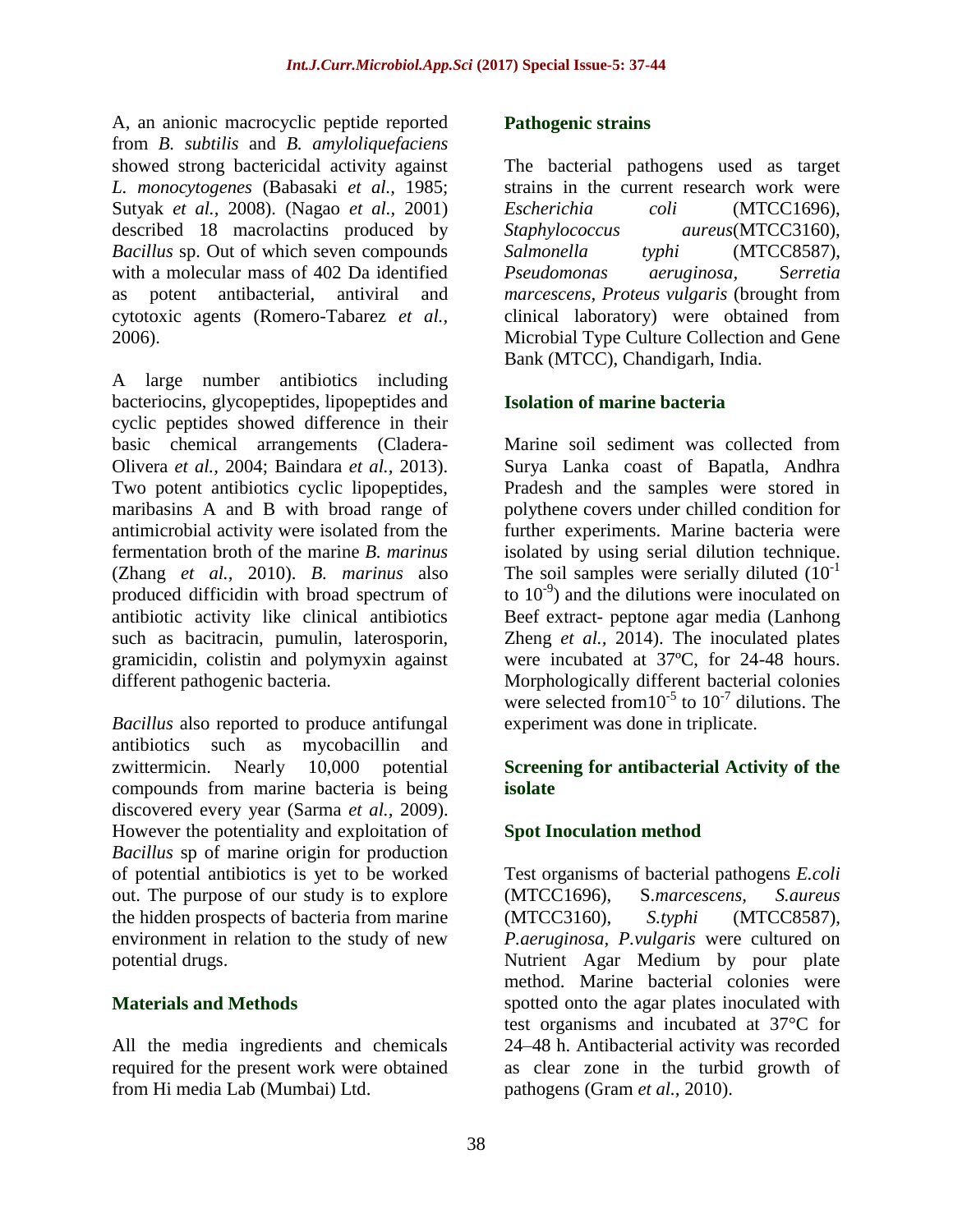### **Preparation of culture filtrate**

Nutrient broth of 100 ml was prepared and one loop full of bacterial culture was transferred for antibiotic production. The flasks were incubated in at 30°C. When the optical density at 600 nm was approximately 1.5, the bacterial cultures were transferred under aseptic conditions into 1 L flasks, containing 400 ml sterile media. The flasks were then incubated in the dark at 30°C. Following fermentation, the cultures were centrifuged at 10000 rpm for 15 minutes at 4°C to obtain the cell free culture broth.

### **Agar Well Diffusion Method**

Antibacterial activity was determined by agar well diffusion assay with slight modifications (Tagg and McGiven, 1971). Nutrient agar media plates were swabinoculated with the test organisms grown in nutrient broth for 12 h and wells were made with cork borer. 50 µl of cell free supernatant of marine bacteria was added into the well and plates were incubated for 24 h at 37°C. Antibacterial activity was measured in terms of diameter (mm) of the inhibition zone produced around the well.

#### **Phenotypic and Biochemical molecular identification of the organism**

Phenotypic, biochemical and molecular characterization were carried out to identify the organism according to Bergey's manual of systematic bacteriology**.**

#### **Proteolytic activity of the organism**

The proteolytic activity of the strain was assayed using skim milk agar medium. Skim milk agar medium plates were prepared and the bacterial isolate was spotted on the medium. The plates were incubated at 37ºC for 24-48 hours. Formation of clear zone

around the spot indicates the proteolytic activity of the bacteria.

### **Lecithinase Activity of the organism**

Egg yolk agar was prepared and the organism was spotted on to the agar. Agar plates were incubated for 24–48 h at 37ºC to detect pattern of lecithinase production (Ben *et al.,* 2006).

#### **Results and Discussion**

21 morphologically distinct colonies were selected and screened for antibacterial activity by spot inoculation and well diffusion methods. Out of 21 isolates four isolates (AVCS1, AVCS2, AVCS3 & AVCS4) have shown a prominent antibacterial activity against six different test organisms (Table 1). Cell free supernatant of four selected AVSC isolates were tested for antibacterial activity by well diffusion method. Isolate AVCS-4 has shown highest zone of inhibition against *E. coli* (21 mm) followed by *S. typhi* (18 mm), *S. aureus* (16 mm), *P. mirabilis* (12 mm), *P. aeruginosa* (19 mm) and *S*. *marcescens* (15 mm) as shown in Table:1 and Fig:1

According to Bergey's manual of Systematic Bacteriology, Phenotypic and biochemical tests predicted that the organism belongs to *Bacillus* genus (Table 2 and Table 3).

AVCS4 has shown a clear zone around the colony in Casein hydrolysis and no lecithinase activity indicated that it is positive for proteolytic enzymes and negative for lecithinase (Fig 2)

The discovery of new antibiotics is required due to the increasing prevalence of multiple resistance pathogenic microorganisms to the drugs that are presently in clinical use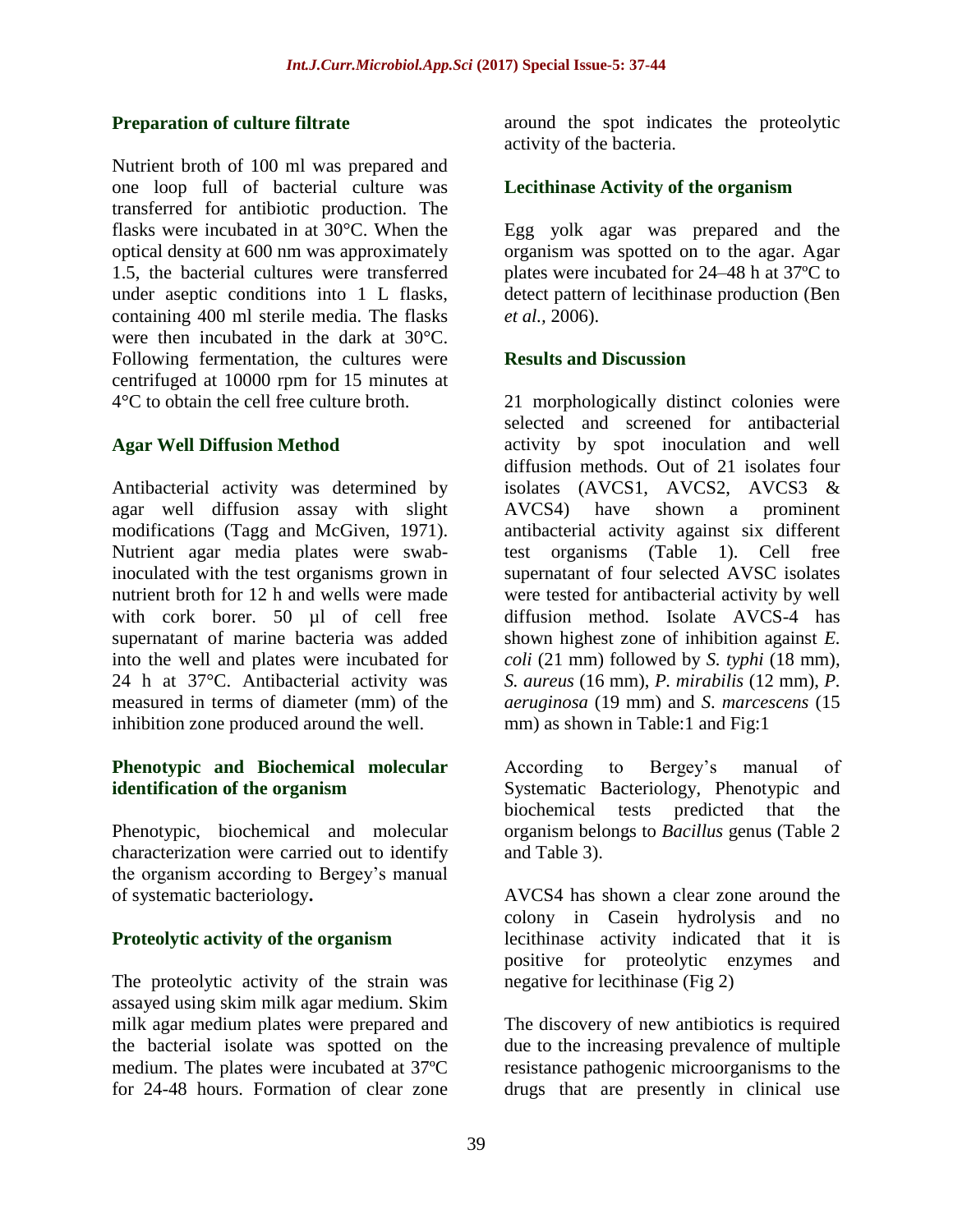(Burgess *et al.,* 1999). *Bacillus subtilis* JM4 isolated from soil produce Subpeptin JM4-A and subpeptin JM4-B which are active against a broad spectrum of bacteria, including *Salmonella*, *Bacillus cereus*, *Staphylococcus aureus* (Wu *et al.,* 2005). *B. sonorensis* MT39 isolated from marine soil produce Sonorensin which has Antimicrobial activity against *L. monocytogenes* and *S. aureus* (Chopra *et al.,* 2014). Antibacterial screening of 21 isolates showed that 4 isolates exhibited zone of inhibition against test microorganisms by spot inoculation method, further confirmed with culture broth of AVCS1, AVCS2, AVCS3, AVCS4 isolates by agar well diffusion method, isolate AVCS4 has shown zone of inhibition from 12 mm to 21 mm against test organisms. It is identified as *Bacillus* genus, with the typical phenotypic characteristics such as gram positive, rod shape and ability to sporulate. The isolate was also screened for protease, lipase and lecithinase in order to screen the anticancer potentiality. The isolate has shown positive activity against protease. Proteases are produced by large number of microorganisms, but *Bacillus* strains are documented as important sources of commercial proteases because of their capability to secrete large quantities of enzymes with high activity (Beg and Gupta, 2003; Joo *et al.,* 2004). A marine *Bacillus* strain identified as *Bacillus* sp. MIG has shown maximum activity of proteases which are commercially used (Mona, 2006). Continuous emergence of disease, the development of drug resistant bacteria and increasing prices of medicines call for the discovery of less expensive microbial based medicine. The antibacterial potential can be attributed to the secondary metabolites that are presenting varying degrees. The most effective strain (AVCS-4) isolated is a Gram-positive bacterium tentatively predicted as *Bacillus* sp by physiological and biochemical characterization, this information will benefit in future for the optimization studies and physical factors to achieve maximum antibiotic production. Results from the present study can provide base line information about the antibacterial potential of isolate AVCS4.

#### **Acknowledgements**

Sincere thanks to the Department of Science and Technology, Ministry of Science and Technology, Government of India, New Delhi, for providing funding support under INSPIRE FELLOWSHIP-JRF No. DST/INSPIRE Fellowship/2015/IF150034.



#### **Fig.1** Antibacterial activity of AVCS-4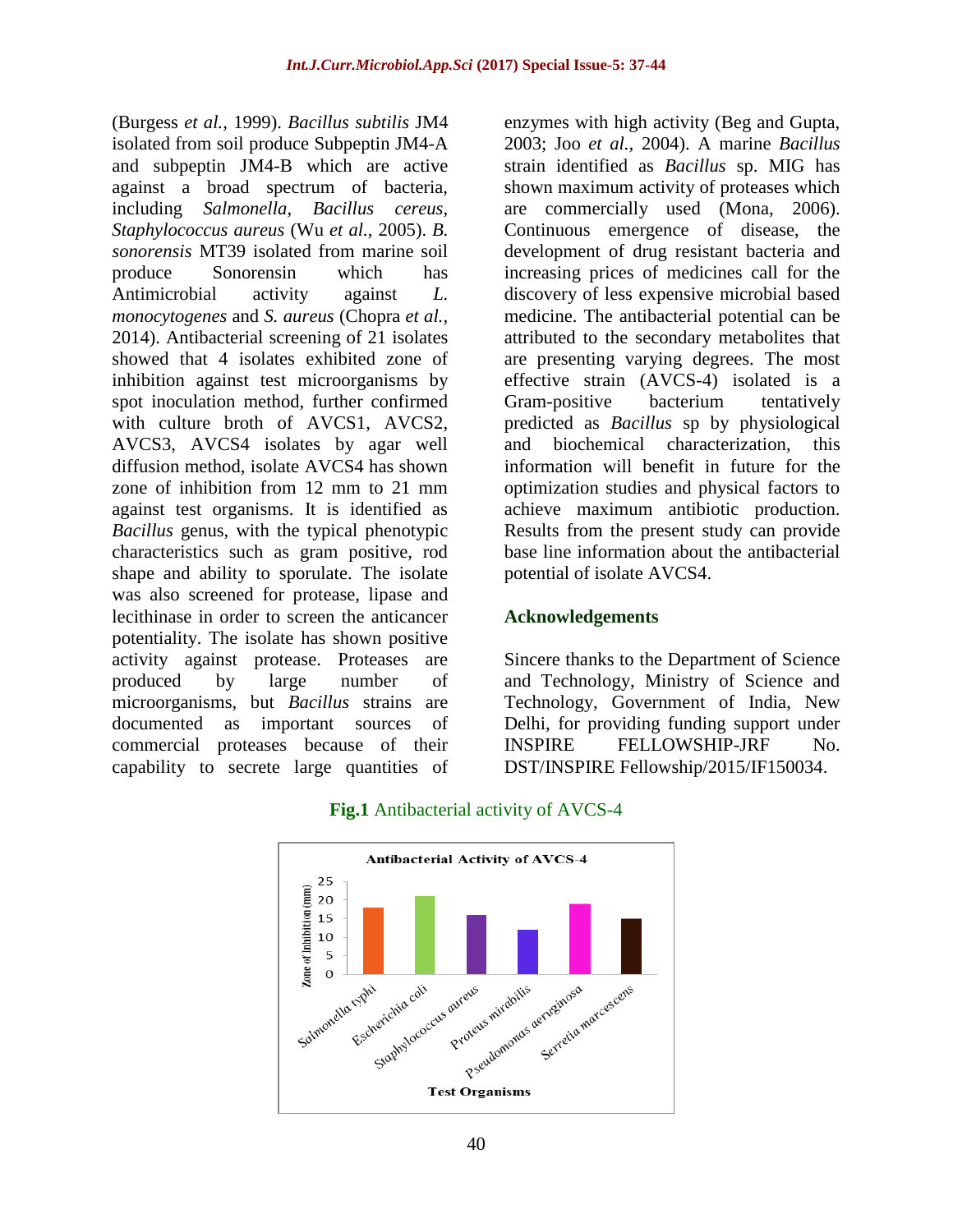**Fig.2** Proteolytic and Lecithinase activity of AVCS-4

AVCS 4  $\rightarrow$  AVCS-4

Proteolytic activity

Lecithinase

## **Table.1** Zone of Inhibition against test organisms

| S.No | <b>Test Organisms</b>  | Zone of Inhibition (mm) |
|------|------------------------|-------------------------|
| 1.   | Salmonella typhi       | $18 \text{ mm}$         |
| 2.   | Escherichia coli       | $21 \text{ mm}$         |
| 3.   | Staphylococcus aureus  | $16 \text{ mm}$         |
| 4.   | Proteus mirabilis      | $12 \text{ mm}$         |
| 5.   | Pseudomonas aeruginosa | $19 \text{ mm}$         |
| 6.   | Serretia marcescens    | $15 \text{ mm}$         |

## **Table.2** Phenotypic Characteristics of AVCS4

| S.No | <b>Tests Performed</b> | <b>Results</b>   |
|------|------------------------|------------------|
|      | Morphology             | Smooth, circular |
|      | <b>Gram Staining</b>   | Positive         |
|      | Spore formation        | Positive         |
|      | Shape                  | Rods             |

# **Table.3** Biochemical characteristics of AVSC4

| S.No | <b>Biochemical tests</b> | Results  |
|------|--------------------------|----------|
| 1.   | Indole                   | Negative |
| 2.   | Methyl red               | Negative |
| 3.   | Voges proskauer          | Negative |
| 4.   | Citrate utilization      | Positive |
| 5.   | Starch hydrolysis        | Positive |
| 6.   | Gelatin                  | Positive |
| 7.   | Casein hydrolysis        | Positive |
| 8.   | Urease                   | Positive |
| 9.   | Oxidase                  | Negative |
| 10.  | Catalase                 | Positive |
| 11.  | Nitrate utilization      | Negative |
| 12.  | Protease activity        | Positive |
| 13.  | Lecithinase              | Negative |
| 14.  | Lipase                   | Positive |
| 15.  | Motility                 | Positive |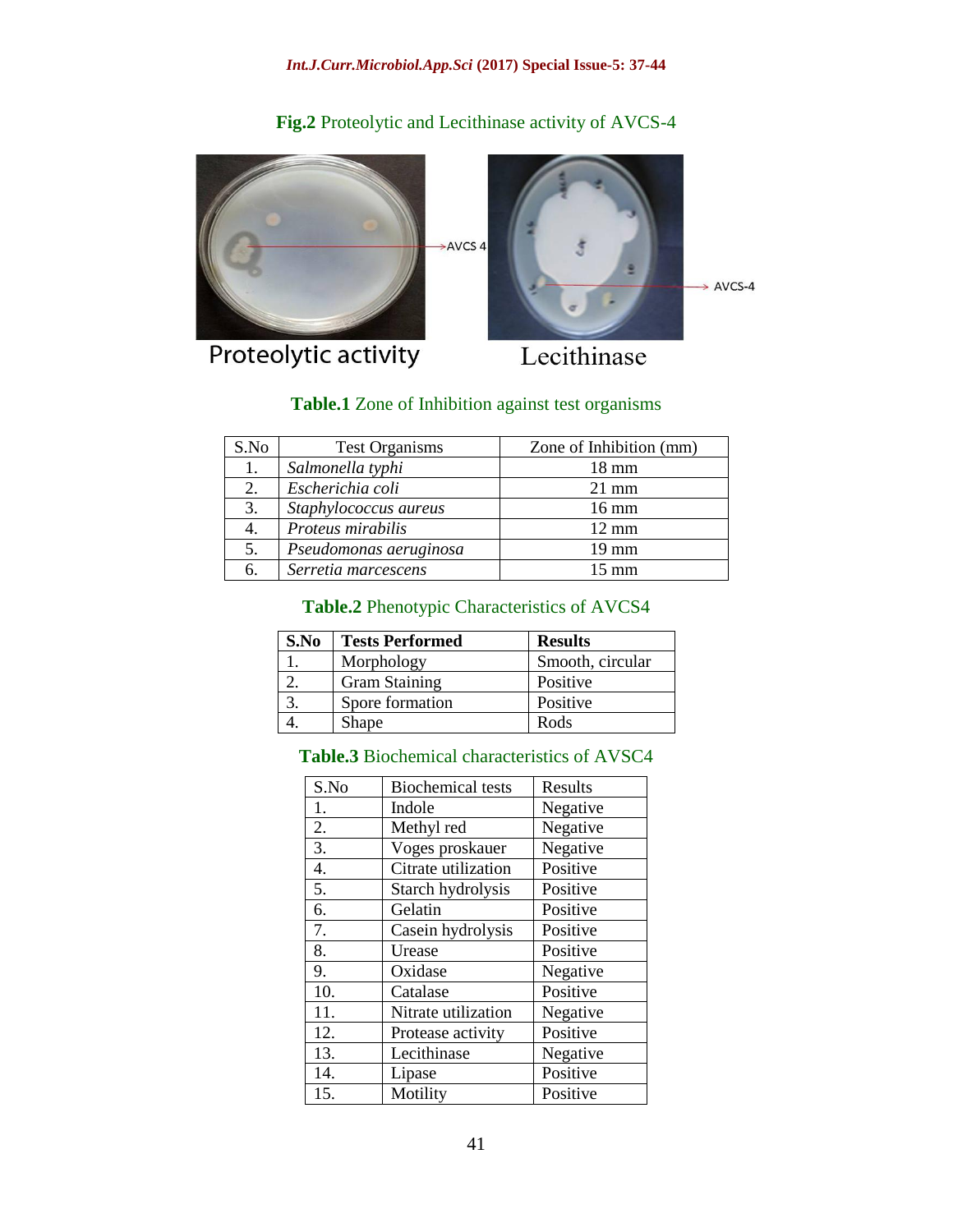| <b>Proteolytic activity</b> | Lecithinase Activity |
|-----------------------------|----------------------|
| <i>Positive</i>             | Negative             |

**Table.4** Proteolytic and Lecithinase activities of AVCS-4

#### **References**

- Babasaki, K., Takao, T., Shimonishi, Y., and Kurahashi K. 1985. Subtilosin A, a new antibiotic peptide produced by *Bacillus subtilis* 168: isolation, structural analysis and biogenesis. Journal of Biochemistry.; 98:585– 603.
- Baindara, P., Mandal, S.M., Chawla, N., Singh, P.K., Pinnaka, A.K., and Korpole, S. 2013. Characterization of two antimicrobial peptides produced by a halotolerant *Bacillus subtilis*  strain SK.DU.4 isolated from a rhizosphere soil sample. AMB Express, 3(1): 2. doi:10.1186/2191- 0855-3-2. PMID: 23289832.
- Beg, Q. K., and G u p t a, R. 2003. Purification and characterization of an oxidation-stable, thiol-dependent serine alkaline proteasefrom Bacillus mojavensis. Enzyme Microbial. Technol. 32: 294.304.
- Ben Kahla-Nakbi, A., Chaieb, K., Besbes, A., Zmantar, T., and Bakhrouf, A. 2006. Virulence and enterobacterial repetitive intergenic consensus PCR of Vibrio alginolyticus strains isolated from Tunisian cultured gilthead sea bream and sea bass outbreaks. Veterinary Microbiology 117, 321– 327.
- Burgess, J.G., Miyashita, H., Sudo, H., and Matsunaga, T. 1999. Microbial antagonism, a neglected avenue of natural products research. J. Biotechnol. 70, 27–32.
- Chopra, L., Singh, G., Choudhury, V., and Shaoo, D.K. 2014. Sonorensin: an antimicrobial peptide, belonging to the

heterocycloanthracin subfamily of bacteriocins, from a new marine isolate, *Bacillus sonorensis* MT93. Appl. Environ. Microbiol. 80(10): 2981–2990. doi:10.1128/AEM.04259- 13. PMID: 24610839.

Cladera-Olivera, F., Caron, G.R., and Brandelli, A. 2004. Bacteriocin-like substance production by *Bacillus licheniformis* strain P40. Lett. Appl.Microbiol.38 (4):251– 256.doi:10.1111/j.1472- 765X.2004.01478.x.PMID:15214721.

- Gram, L.; Melchiorsen, J., and Bruhn, J.B. 2010 Antibacterial activity of marine culturable bacteria collected from a global sampling of ocean surface waters and surface swabs of marine organisms. Mar. Biotechnol*.*, *12*, 439– 451.
- Gulder, T.A.M., and Moore, B.S. 2009. Chasing the treasures of the sea bacterial marine natural products. Curr. Opin. Microbiol. 12, 252–260.
- Gu-Ping, H., Y. Jie, S. Li, S. Zhi-Gang, *et al.,* 2011 Statistical research on marine natural products based on data obtained between 1985 and 2008. Mar Drugs. 9 514-525.
- Hyronimus, B., Le Marrec, C., and Urdaci, M.C. 1998 Coagulin, a bacteriocinlike inhibitory substance produced by Bacillus coagulans I4. Journal of Applied Microbiology 85, 42–50.
- Isnansetyo, A., and Kamei, Y. 2003. MC21- A, a bactericidal antibiotic produced by a new marine bacterium, Pseudoalteromonas phenolica sp. nov. O-BC30 (T), against methicillinresistant Staphylococcus aureus. Antimicrob Agents Chemother. Feb;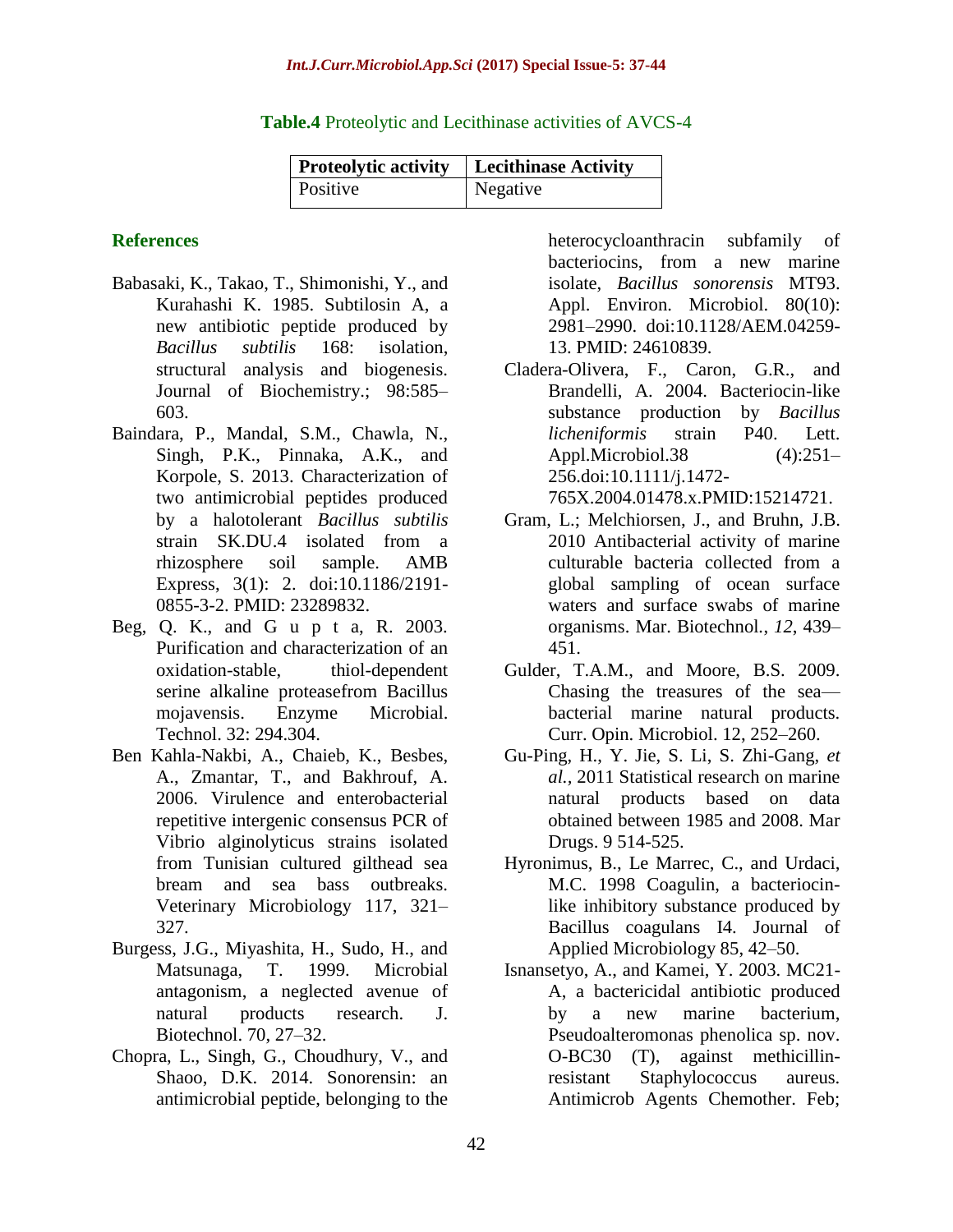47(2):480-8.

- Jansen, E.F., and Hirschmann, D.J. 1944. Subtilin, an antibacterial substance of Bacillus subtilis: culturing condition and properties. Archives of Biochemistry 4, 297±309.
- Joo, H.S., K u m a r, C.G., P a r k, G.C., P a l i k, S.R. and C h a n g, C.S. 2004. Bleach-resistant alkaline protease produced by a *Bacillus* sp. isolated from the Korean polychaeta, Periserrula leucophryna. Process Biochem. 3P: 1441.1447.
- Kim J., Park EJ. 2002. Cytotoxic anticancer candidates from natural resources. Curr Med Chem Anticancer Agents. 2(4):485-537.
- Lanhong Zheng, Yao Yi, Jia Liu, Xiukun Lin, Kangli Yang, Mei Lv, Xinwen Zhou, Jianhua Hao, Junzhong Liu, Yuan Zheng and Mi Sun. 2014 Isolation and Characterization of Marine Brevibacillus sp. S-1 Collected from South China Sea and a Novel Antitumor Peptide Produced by the Strain PLOS ONE | www.plosone.org | Volume 9 | Issue 11 | e111270
- Mona., K.Gouda. 2006. Optimization and Purification of Alkaline Proteases Produced by Marine Bacillus sp. MIG Newly Isolated from Eastern Harbour of Alexandria Polish Journal of Microbiology, Vol. 55, No 2, and 119.126
- Nagao,T.,Adach,K.,Sakai,M.,Nishijima,M., Sano,H.2001. Novel macrolactins as antibiotic lactones from a marine bacterium. *The Journal of Antibiotics;* 54:333–339.
- Romero-Tabarez,M., Jansen,R., Sylla,M., Lunsdorf,H., Haubler,S., Santosa,DA., Timmis, KN., Molinari,G. 2006. 17- O-Malonyl Macrolactin A, a New Macrolactin Antibiotic from *Bacillus subtilis* Active against Methicillin-Resistant *Staphylococcus aureus*,

Vancomycin-Resistant Enterococci and a Small-Colony Variant of *Burkholderia cepacia*. *Antimicrobial Agents and Chemotherapy.*50:1701– 1709.

- Sarma, MVRK, Saharan,K.,Prakash. 2009. Application of Fluorescent Pseudomonads Inoculant Formulations on Vigna mungo International Journal of Biological and Life Sciences; 5:1
- Shin,HJ. 2013. Anticancer compounds from marine microorganisms.In: Kim SK, editor. Marine pharmacognosy: trends and applications. CRC Press, Taylor & Francis Group.p. 409\_419.
- Stein,T. 2005. Bacillus subtilis antibiotics: structures, syntheses and specific functions. Molecular Microbiology. 56(4): 845–857.
- Sutyak,KE., Wirawan,RE., Aroutcheva,AA., Chikindas,ML. 2008. Isolation of the Bacillus subtilis antimicrobial peptide subtilosin from the dairy productderived Bacillus amyloliquefaciens. Journal of Applied Microbiology.104:1067–1074.
- Tagg, JR., and Mc Given, AR.1971. Assay system for bacteriocins. Appl Microbiol 21, 943–944.
- Urdaci,MC., Pinchuk,I.2004. Antimicrobial activity of Bacillus probiotics. In: Ricca E, Henriques AO, Cutting SM, eds. Bacterial spore formers: probiotics and emerging applications. Norfolk UK: Horizon bioscience.171- 182.
- Von Tersch, M.A., and Carlton, B.C. 1983 Bacteriocin from *Bacillus megaterium* ATCC 19213: comparative studies with megacin A-216. Journal of Bacteriology 155, 872-877.
- Wu, S., Jia, S., Sun, D., Chen, M., Chen, X., Zhong, J., and Huan, L. 2005. Purification and characterization of two novel antimicrobial peptides Subpeptin JM4-A and Subpeptin JM4-